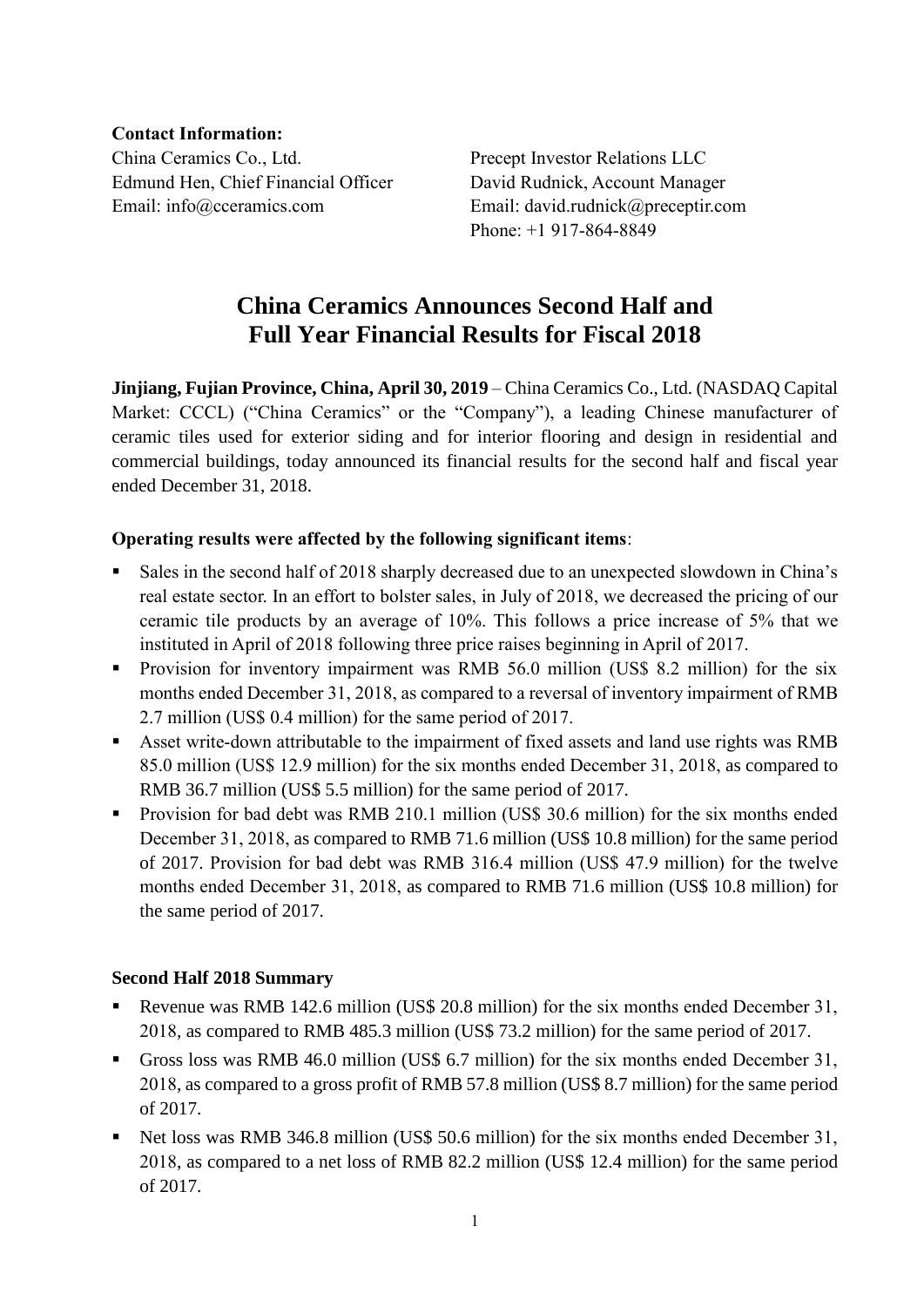- Loss per share on a basic and fully diluted basis were RMB 75.95 (US\$ 11.07) for the six months ended December 31, 2018, as compared to loss per share on a basic and fully diluted basis of RMB 24.29 (US\$ 3.66) for the six months ended December 31, 2017.
- Adjusted EBITDA (earnings before interest, taxes, depreciation and amortization) was RMB 10.2 million (US\$ 1.5 million) for the six months ended December 31, 2018, adjusted for the write-off of fixed assets and land use rights, the inventory impairment provision, and bad debt expense, as compared to RMB 51.6 million (US\$ 7.8 million), adjusted for the write-off of fixed assets, slow-moving inventory, and bad debt expense for the same period of 2017.

# **Fiscal Year 2018 Summary**

- Revenue was RMB 498.2 million (US\$ 75.4 million), as compared to RMB 821.8 million (US\$ 121.7 million) for fiscal year 2017.
- Gross loss was RMB 1.2 million (US\$ 0.2 million), as compared to a gross profit of RMB 50.4 million (US\$ 7.5 million) for fiscal year 2017.
- Net loss was RMB 418.7 million (US\$ 63.3 million), as compared to a net loss of RMB 88.0 million (US\$ 13.0 million) for fiscal year 2017.
- Loss per share on a basic and fully diluted basis were RMB 93.18 (US\$ 14.10), as compared to basic and fully diluted earnings per share of RMB 26.36 (US\$ 3.90) for fiscal year 2017.
- Adjusted EBITDA (earnings before interest, taxes, depreciation and amortization) was RMB 50.5 million (US\$ 7.6 million), adjusted for the write-off of fixed assets and land use rights, the inventory impairment provision, and bad debt expense, as compared to RMB 42.9 million (US\$ 6.4 million), adjusted for the write-off of fixed assets, slow-moving inventory, and bad debt expense for fiscal year 2017.

"During the second half of 2018, we experienced difficult market conditions as compared to the same period of 2017. Our revenue decreased 71% for the second half of 2018 due to a 72% decrease in our sales volume. However, after adjusting for asset write-offs, our cash flow was modestly positive for the second half of the year despite the market slowdown, and our cash flow was reasonably strong for the full year of 2018," said Mr. Jiadong Huang, Chief Executive Officer of China Ceramics.

"For the fiscal year 2018, we utilized production facilities capable of producing 16.9 million square meters of ceramic tiles per year out of the Company's effective total annual production capacity of 56.5 million square meters of ceramic tiles. Consistent with our practices in past quarters, we maintained a reduced utilization of existing plant capacity based on the current market environment to keep our operating costs low. We intend to bring additional capacity online as the business environment improves."

"For the remainder 2019, we believe that market conditions will continue to be challenging due to government regulations to stabilize real estate prices and contain real estate development. However, urban renewal projects and an improvement in new home prices last month fueled by China's smaller tier cities could represent a potential turnaround in business conditions. In the long-term, we believe our building materials sector will continue to benefit from growth in the real estate sector due to continued urbanization and its importance to China's domestic growth. We plan to capitalize on emerging trends in the sector such as affordable housing initiatives and the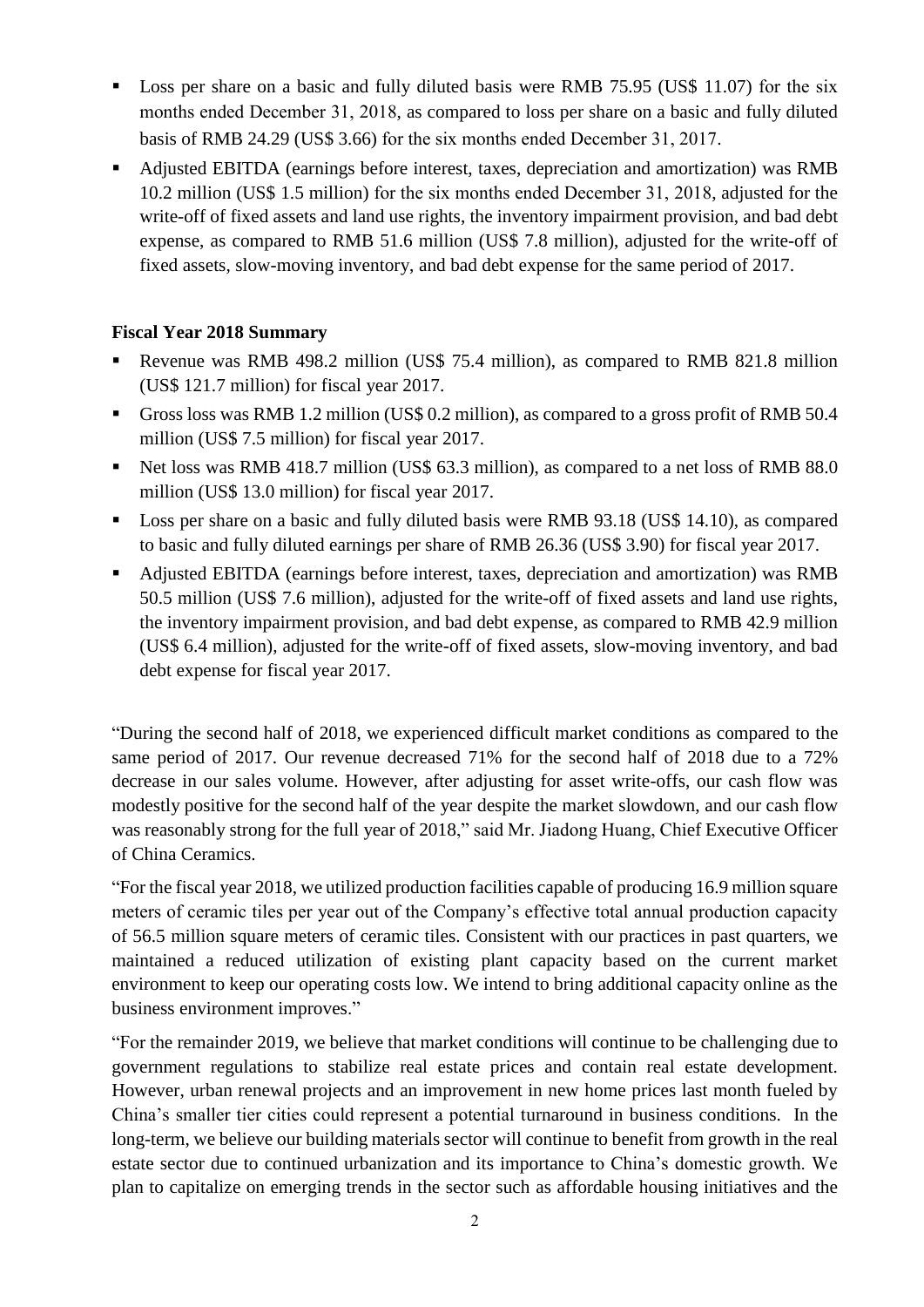Government's promotion of rental properties that could spur future growth," concluded Mr. Huang.

# **Six Month Results Ended December 31, 2018**

**Revenue** for the six months ended December 31, 2018 was RMB 142.6 million (US\$ 20.8 million), as compared to RMB 485.3 million (US\$ 72.7 million) for the same period of 2017. The 70.6% year-over-year decrease in revenue was due to the 72.0% decrease in our sales volume for the six months ended December 31, 2018 compared to the same period of 2017.

**Gross loss** for the six months ended December 31, 2018 was RMB 46.0 million (US\$ 6.7 million), as compared to gross profit of RMB 57.8 million (US\$ 8.7 million) for the same period of 2017. The gross loss margin was 32.3% as compared to an 11.9% gross profit margin for the same period of 2017. The gross loss margin for the six months ending December 31, 2018 was due to (i) a 72.1% period-to-period decrease in sales volume, and (ii) an increase in the provision for inventory impairment, which was RMB 56.0 million (US\$ 8.2 million) for the six months ended December 31, 2018, as compared to a reversal of inventory impairment of RMB 2.7 million (US\$ 0.4 million) for the same period of 2017.

**Other income** for the six months ended December 31, 2018 was RMB 7.5 million (\$1.1 million), as compared to RMB 7.3 million (\$1.1 million) for the same period of 2017. Other income is primarily comprised of rental income that the Company received by leasing out one of its production lines from its Hengdali facility pursuant to an eight-year lease contract.

**Selling expenses** for the six months ended December 31, 2018 were RMB 5.3 million (US\$ 0.8 million), as compared to RMB 6.1 million (US\$ 0.9 million) for the same period of 2017. The decrease in selling expenses was mainly due to lower sales during the current period.

**Administrative expenses** for the six months ended December 31, 2018 were RMB 7.5 million (US\$ 1.1 million), as compared to RMB 8.2 million (US\$ 0.7 million) for the same period of fiscal 2017. The decrease in administrative expenses was primarily due to an RMB 0.5 million decrease in office expenses and an RMB 0.2 million decrease in travel expenses.

**Bad debt expense** for the six months ended December 31, 2018 was RMB 210.1 million (US\$ 30.6 million), as compared to RMB 71.6 million (US\$ 10.8 million) for the same period of 2017, with the increase due to the write-off of bad debt due to a rise in uncollectible debt associated with our customers. We recognized a loss allowance for an expected credit loss on financial assets, primarily on our trade receivables, which are subject to impairment under International Financial Reporting Standards (IFRS). We believe that we have undertaken appropriate measures to resolve the bad debt expense. We will continue to review each of our customers for credit quality as well as assiduously test our accounts receivables balances in each upcoming fiscal period.

**Loss from asset devaluation** resulting from an impairment of non-current assets (fixed assets and land use rights) for the six months ended December 31, 2018 was RMB 85.0 million (US\$ 12.9 million) as compared to RMB 36.7 million (US\$ 5.5 million) for the same period of 2017. The loss from asset devaluation resulted from an impairment of non-current assets due to decelerating growth in China and an expected contraction in the demand for the Company's products.

**Other expenses** for the six months ended December 31, 2018 were RMB \$0.2 million (US\$ 0.03 million), as compared to RMB 3.6 million (US\$ 0.5 million) for the same period of 2017. The reduction in other expenses is attributable to a decreased loss on the disposal of fixed assets.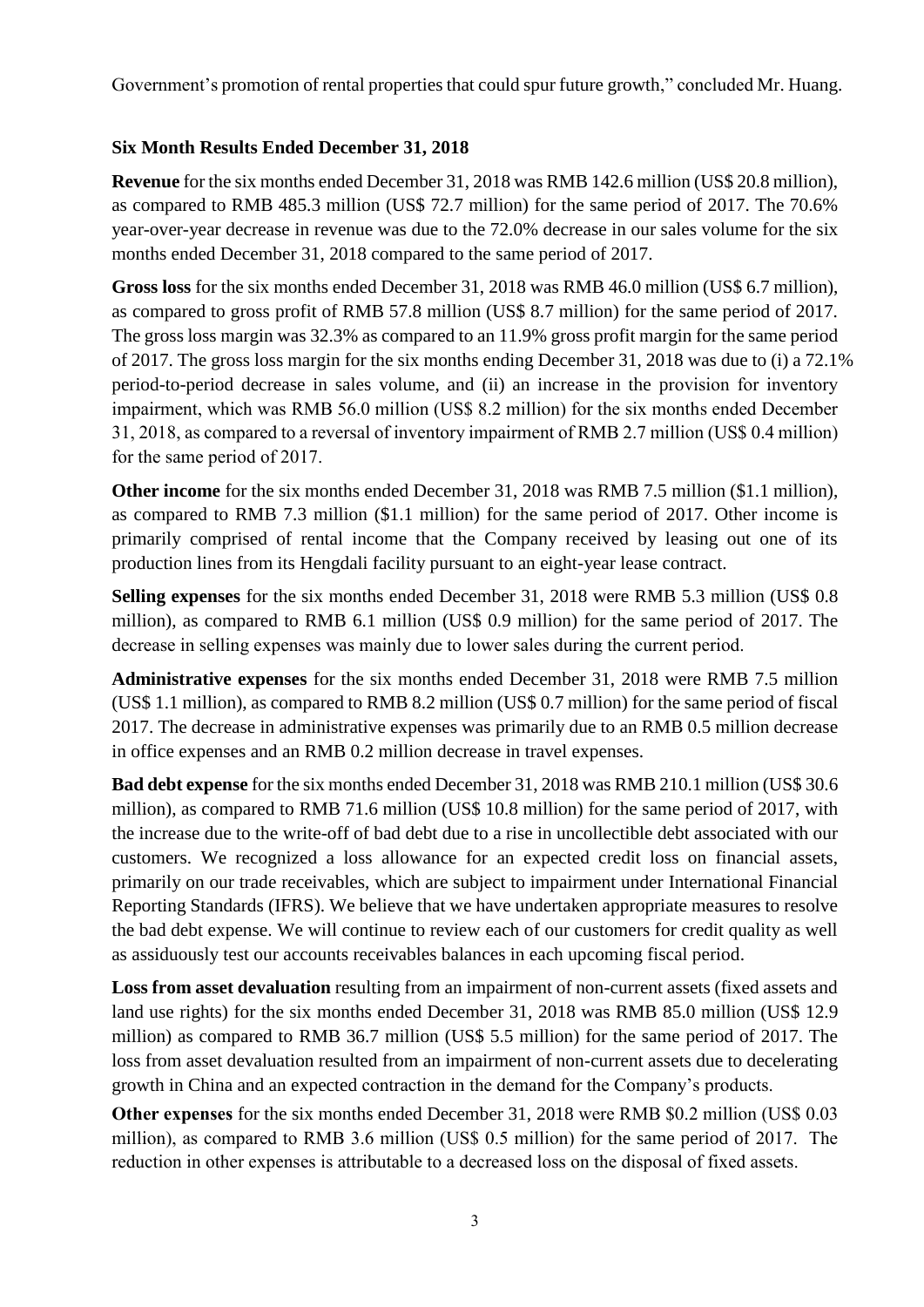**Net loss** for the six months ended December 31, 2018 was RMB 346.8 million (US\$ 50.6 million), as compared to a net loss of RMB 82.2 million (US\$ 12.4 million) for the same period of 2017. The increase in net loss was mainly due to lower sales volume, an increase in the inventory impairment provision, an increase in bad debt expense, and an increase in the loss from asset devaluation for the six months ended December 31, 2018 as compared to the same period of 2017.

**Loss per basic share and fully diluted share** for the six months ended December 31, 2018 were RMB 75.95 (US\$ 11.07), as compared to loss per basic and fully diluted share of RMB 24.29 (US\$ 3.66) for the same period of 2017.

**Adjusted EBITDA** (earnings before interest, taxes, depreciation and amortization) was RMB 10.2 million (US\$ 1.5 million) for the six months ended December 31, 2018, adjusted for the write-off of fixed assets and land use rights, the inventory impairment provision, and bad debt expense, as compared to RMB 51.6 million (US\$ 7.8 million), adjusted for the write-off of fixed assets, slowmoving inventory and bad debt expense for the same period of 2017.

#### **Full Year 2018 Financial Results**

Revenue for the year ended December 31, 2018 was RMB 498.2 million (US\$ 75.4 million), as compared to RMB 821.8 million (US\$ 121.7 million) for the year ended December 31, 2017. Gross loss was RMB 1.2 million (US\$ 0.2 million), as compared to gross profit of RMB 50.4 million (US\$ 7.5 million) for the same period of 2017. The gross loss margin was 0.2%, as compared to a 6.1% gross profit margin for the same period of 2017. Other income was RMB 14.6 million (US\$ 2.2 million), as compared to RMB 14.3 million (US\$ 2.1 million) for the same period of 2017. Selling expenses were RMB 11.0 million (US\$ 1.7 million), as compared to RMB 12.0 million (US\$ 1.8 million) for the same period of 2017. Administrative expenses were RMB 18.0 million (US\$ 2.7 million), as compared to RMB 17.2 million (US\$ 2.6 million) for the same period of 2017. Bad debt expense was RMB 316.4 million (US\$ 47.9 million), as compared to RMB 71.6 million (\$10.6 million) for the same period of 2017. Loss from asset devaluation resulting from an impairment of non-current assets was RMB 85.0 million (US\$ 12.9 million), as compared to RMB 36.7 million (US\$ 5.4 million) for the same period of 2017. Other expenses were RMB 1.5 million (US\$ 0.2 million), as compared to RMB 5.2 million (US\$ 0.8 million) in the same period of 2017. Net loss for the twelve months ended December 31, 2018 was RMB 418.7 million (US\$ 63.4 million), as compared to a net loss of RMB 88.0 million (US\$ 13.0 million) for the same period of 2017. Loss per share on a basic and fully diluted basis were RMB 93.18 (US\$ 14.10) for the year ended December 31, 2018, as compared to basic and fully diluted earnings per share of RMB 26.36 (US\$ 3.90), for the same period of 2017. Adjusted EBITDA (earnings before interest, taxes, depreciation and amortization) was RMB 50.5 million (US\$ 7.6 million), adjusted for the writeoff of fixed assets and land use rights, the inventory impairment provision, and bad debt expense, as compared to RMB 42.9 million (US\$ 6.4 million), adjusted for the write-off of fixed assets, slow-moving inventory, and bad debt expense, for the same period of 2017.

#### **Statements of Selected Financial Position Items for Fiscal Year End 2018**

- Cash and bank balances were RMB 9.0 million (US\$ 1.3 million) as of December 31, 2018, compared with RMB 2.3 million (US\$ 0.4 million) as of December 31, 2017.
- Inventory turnover was 117 days as of December 31, 2018, as compared to 95 days as of December 31, 2017. We recorded an inventory impairment provision of RMB 56.0 million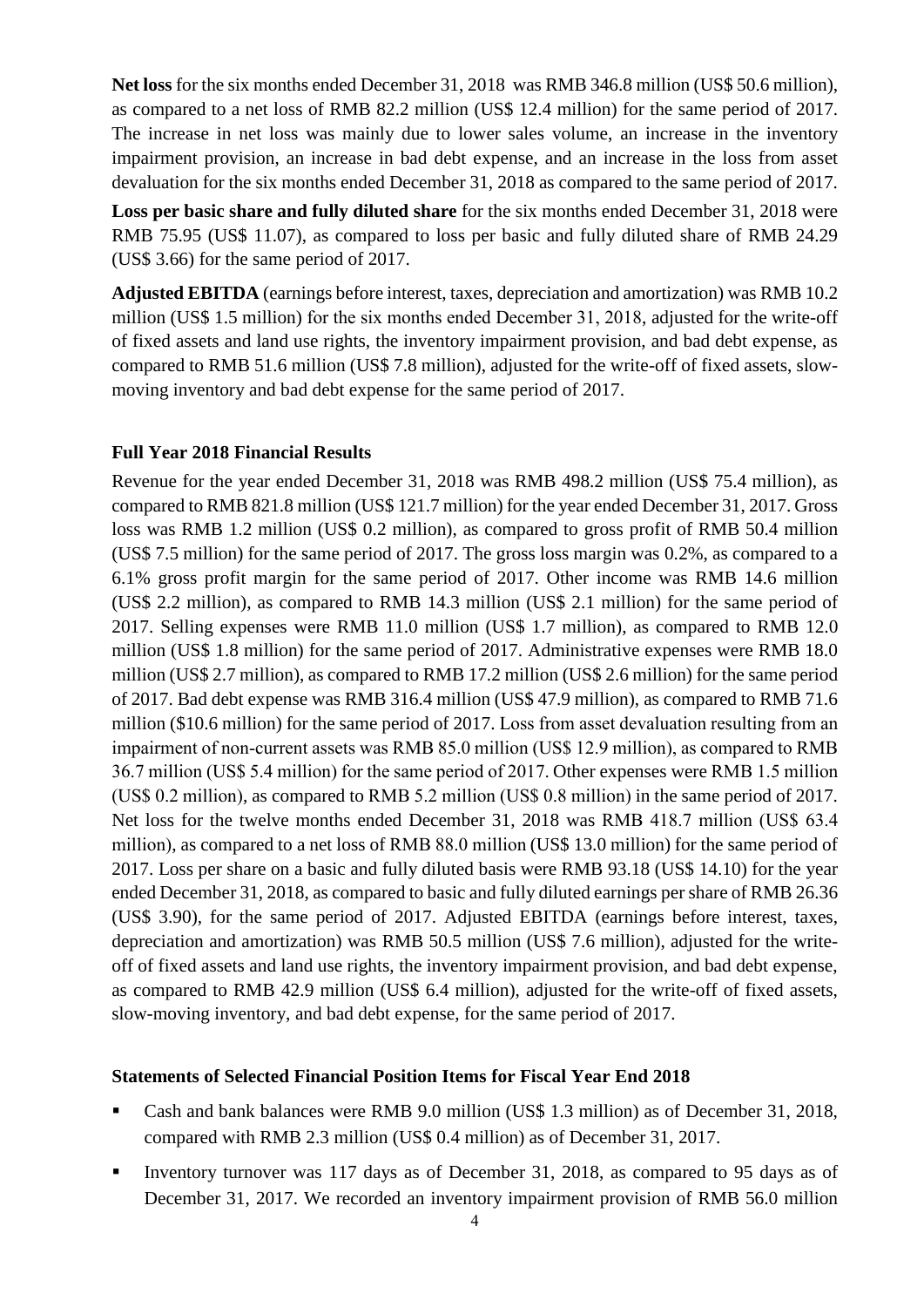(US\$ 8.2 million) in 2018 and a reversal of an inventory impairment provision of RMB 2.7 million (US\$ 0.4 million) in 2017. Subsequent to the inventory impairment for fiscal year 2018, we believe that the value of our current inventories is realizable.

- Trade receivables turnover, net of value added tax, was 233 days as of December 31, 2018, as compared with 206 days as of December 31, 2017. This high trade receivables turnover days was primarily due to a continued difficult economic environment which has prompted us to offer extended credit terms to certain customers resulting in a higher trade receivables turnover figure than normal.
- Trade payables turnover, net of value added tax, was 26 days as of December 31, 2018 as compared with 43 days as of December 31, 2017. The average turnover days was within the normal credit period of one to four months granted by our suppliers.

# **Liquidity and Capital Resources**

**Cash flow used in operating activities** was RMB 2.4 million (US\$ 0.3 million) for the second six months ended December 31, 2018, as compared to cash used in operating activities of RMB 3.6 million (US\$ 0.5 million) in the same period of 2017. The decrease in cash outflow was mainly due to increased cash inflow from trade receivables.

**Cash flow used in investing activities** was RMB 1.7 million (US\$ 0.3 million) for the second six months ended December 31, 2018, as compared to cash flow used in investing activities of RMB 0.06 million (US\$ 0.01 million) in the same period of 2017. The increase in cash outflow was due to the increase in restricted cash of RMB 1.7 million.

**Cash flow generated from financing activities** was RMB 7.5 million (US\$ 1.1 million) for the second six months ended December 31, 2018, as compared to cash flow generated from financing activities of RMB 5.6 million (US\$ 0.8 million) in the same period of 2017. Both events were the result of the issuance of common shares.

# **Plant Capacity and Capital Expenditures Update**

We utilized plant capacity capable of producing 4.7 million square meters of ceramic tiles for the six months ended December 31, 2018 and 16.9 million square meters of ceramic tiles for fiscal 2018 out of a total annual production capacity of 56.5 million square meters. Our annual production capacity has been reduced from 66 million square meters of ceramic tiles as of December 31, 2017 to 56.5 million square meters of ceramic tiles due to our having retired two old furnaces at the Hengda facility in July of 2018.

Our Hengda facility has an annual production capacity of 27.7 million square meters of ceramic tiles as a result of two old furnaces having been put out of use at the facility. The Company utilized production capacity at our Hengda facility capable of producing 2.3 million square meters of ceramic tiles for the six months ended December 31, 2018 and 9.8 million square meters of ceramic tiles for fiscal 2018.

Our Hengdali facility has an annual production capacity of 28.8 million square meters (which excludes our leasing out 10 million square meters of production capacity to a third party) and we utilized production capacity at our Hengdali facility capable of producing 2.4 million square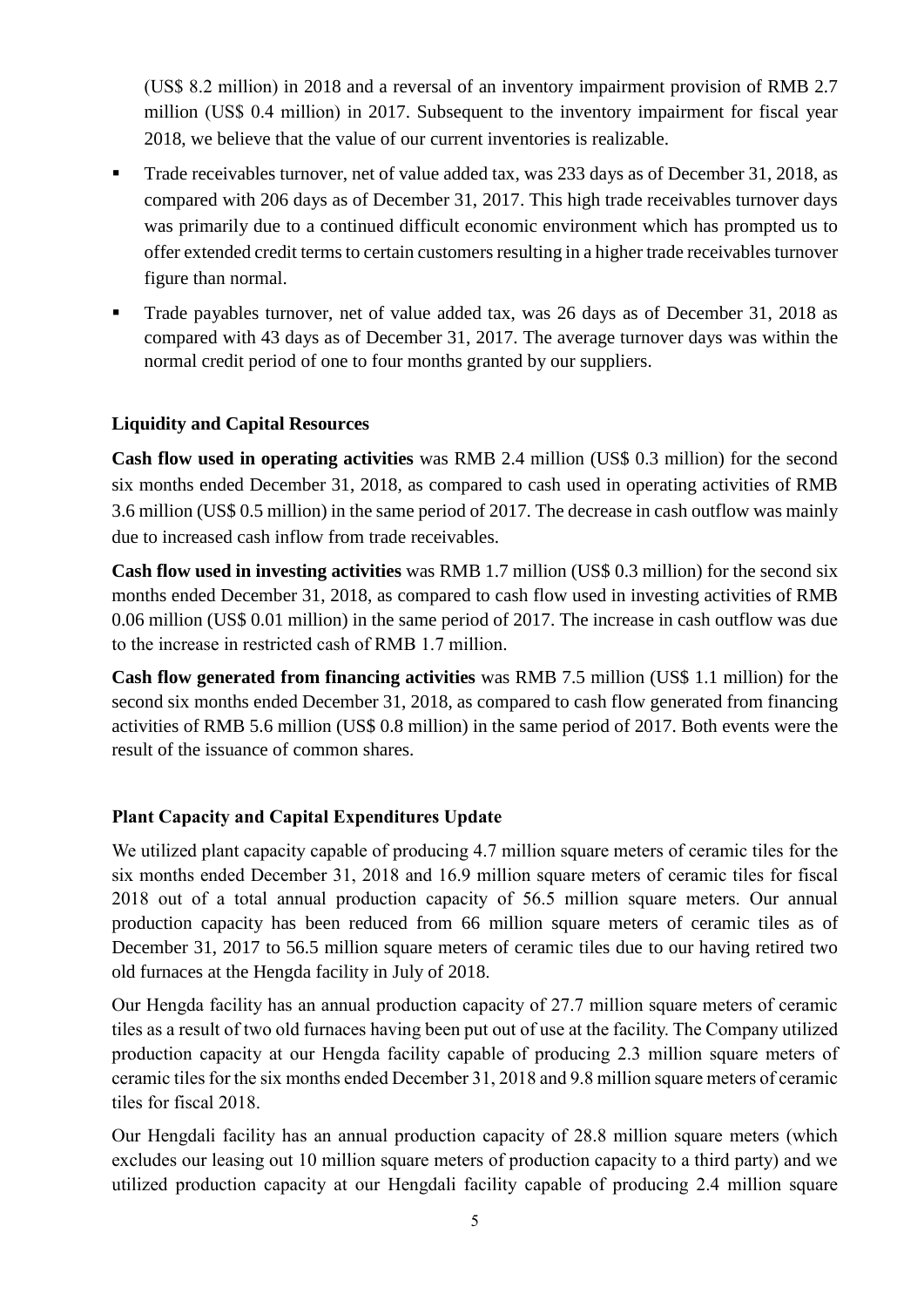meters of ceramic tiles for the six months ended December 31, 2018 and 7.1 million square meters of ceramic tiles for fiscal 2018.

We will bring our unused production capacity online as customer demand dictates and when there are signs of improvement in China's real estate and construction sectors.

# **Business Outlook**

Sales in the second half of 2018 sharply decreased due to an unexpected slowdown in China's real estate sector. In an effort to bolster sales, in July of 2018, we decreased the pricing of our ceramic tile products by an average of 10%. This follows a pricing increase of 5% that we instituted in April of 2018 following three price raises beginning in April of 2017. However, the 10% price decrease in July 2018 did not offset the fall in our sales volume due to deteriorating market conditions that persisted through the second half of 2018, and we do not believe that further price decreases would have had a beneficial effect upon sales volume. To address the current market environment, we plan upon expanding our sales force to procure new customers, increasing our marketing to large property developers in targeted cities, and bolstering our research and development efforts to develop new products in order to expand our market.

Looking ahead to the remainder of 2019, and based on the information currently available to us, we expect market conditions to continue to be challenging due to a slowing domestic economy and government regulations intended to stabilize real estate prices and slow real estate development. For example, the central government has imposed lending curbs, higher mortgage rates and down payments, a price cap on new developments and restrictions on the number of homes each family can buy. This has led to some restraint on the part of property developers to develop new residential housing due to continued uncertainty, resulting in a slowing construction sector.

We believe that China's property market is resilient long-term, and that despite specific austerity measures in certain cities, there is substantial potential for property development in many regions. New home prices in China showed a recent monthly uptick reversing four months of decreases which was fueled by China's smaller third and fourth tier cities, a sector in which the Company is particularly focused. In addition, more than 20 cities have relaxed their price-curbing regulations since the beginning of the year, lowering the threshold to qualify for mortgage loans.

In our view, real estate continues to be of vital importance for China's economy as it accounts for approximately 25% of GDP. Further, China's urbanization trend, where there has been a great movement of population from rural areas into China's cities, will continue into the foreseeable future which, in our view, points to a sustainable building materials sector over the long-term. Also, Chinese households invest two-thirds of their assets on average in real estate since alternative investments, such as the domestic stock markets, are deemed too risky while real estate offers steady, long-term growth.

We typically receive orders from customers one or two months in advance of production on a rolling basis. However, due to the potential for continued difficult market conditions in 2019, there has been a decreased demand for our products, and as of December 31, 2018, we did not have any backlog. The Company believes that the reduction in backlog has to do with a general slowdown in the construction industry in China as customers are continuing to defer orders and/or are waiting to start new projects.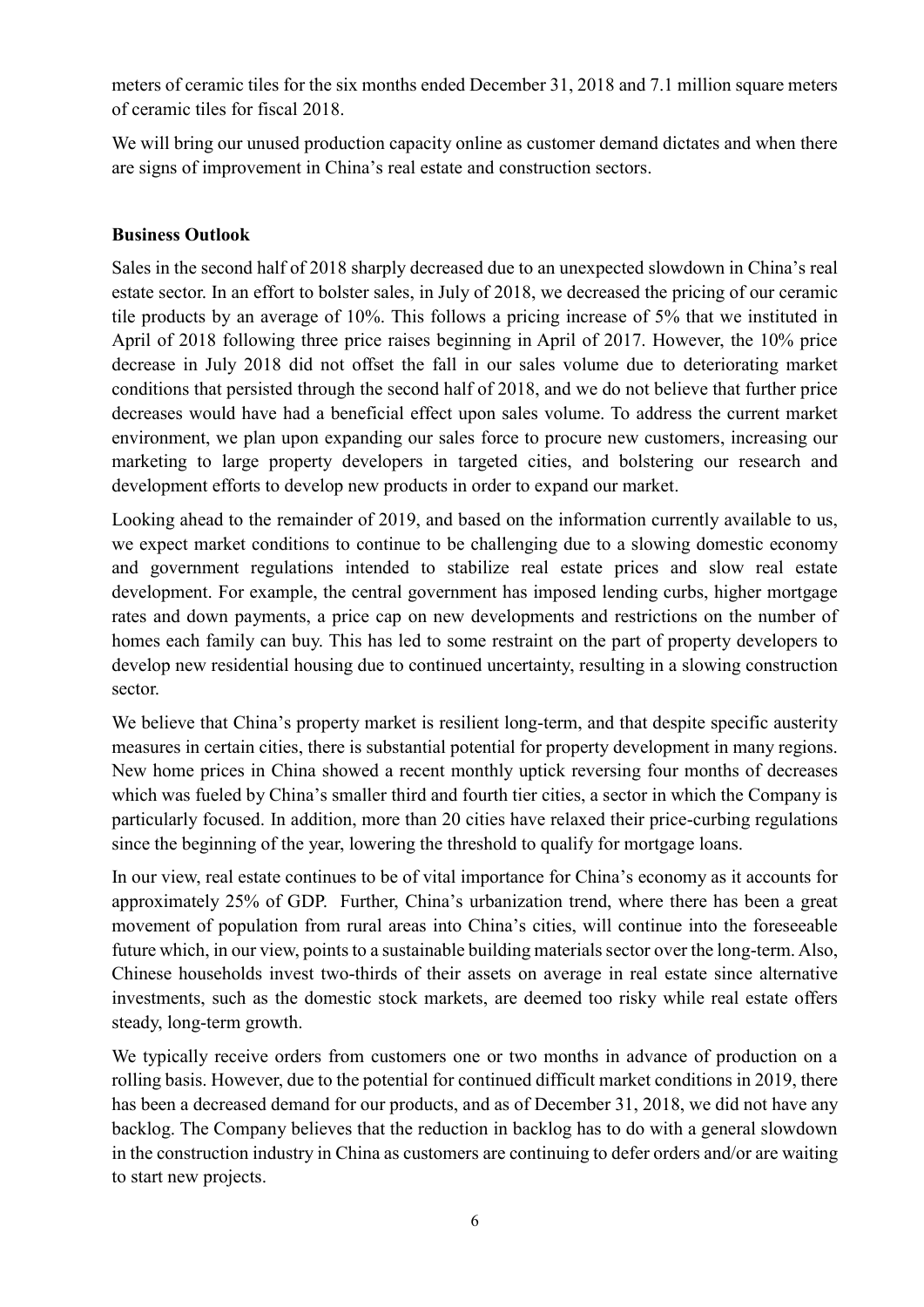Our building materials sector is continuing to work through excessive production capacity while government mandates to convert to cleaner and more expensive fuel sources could result in smaller, less well capitalized competitors exiting the space. We believe that we have a competitive advantage in our sector due to our brand name recognition, extensive product platform, marketing expertise and modernized operating efficiencies.

This business outlook reflects the Company's current and preliminary views, which are subject to change and is subject to risks and uncertainties, as well as risks and uncertainties identified in the Company's public filings.

# **Conference Call Information**

We will host a conference call at 8:00 am ET on Tuesday, April 30, 2019. Listeners may access the call by dialing +1 (877) 275-8968 five to ten minutes prior to the scheduled conference call time. International callers should dial  $+1$  (706) 643-1666. The conference participant pass code is 9428228. A replay of the conference call will be available for 14 days starting from 11:00 am ET on April 30, 2019. To access the replay, dial +1 (855) 859-2056. International callers should dial +1 (404) 537-3406. The pass code is 9428228 for the replay.

# **About China Ceramics Co., Ltd.**

China Ceramics Co., Ltd. is a leading manufacturer of ceramic tiles in China. The Company's ceramic tiles are used for exterior siding, interior flooring, and design in residential and commercial buildings. China Ceramics' products, sold under the "Hengda" or "HD", "Hengdali" or "HDL", the "TOERTO" and "WULIQIAO" brands, and the "Pottery Capital of Tang Dynasty" brands, are available in over 2,000 style, color and size combinations and are distributed through a network of exclusive distributors as well as directly to large property developers. For more information, please visit [http://www.cceramics.com.](http://www.cceramics.com/)

# **Currency Convenience Translation**

The Company's financial information is stated in Renminbi ("RMB"). Translations of amounts from RMB into United States dollars ("US\$") in this earnings release are solely for the convenience of the readers and were calculated at the rate of US\$1.00 = RMB 6.8755 for balance sheet accounts at the balance sheet date,  $USS1.00 = RMB$  6.608 for the P&L accounts for the twelve months ended December 31, 2018, and US\$1.00 = RMB 6.858 for the P&L accounts for the six months ended December 31, 2018. The exchange rate refers to the historical rate as set forth in the H.10 statistical release published by [www.federalreserve.gov](http://www.federalreserve.gov/) on December 28, 2018. Such translations should not be construed as representations that RMB amounts could have been, or could be, converted realized or settled into US\$ at that rate on December 31, 2018 or any other rate.

# *Safe Harbor Statement*

*Certain of the statements made in this press release are "forward-looking statements" within the meaning and protections of Section 27A of the Securities Act of 1933, as amended, and Section 21E of the Securities Exchange Act of 1934, as amended. Forward-looking statements include*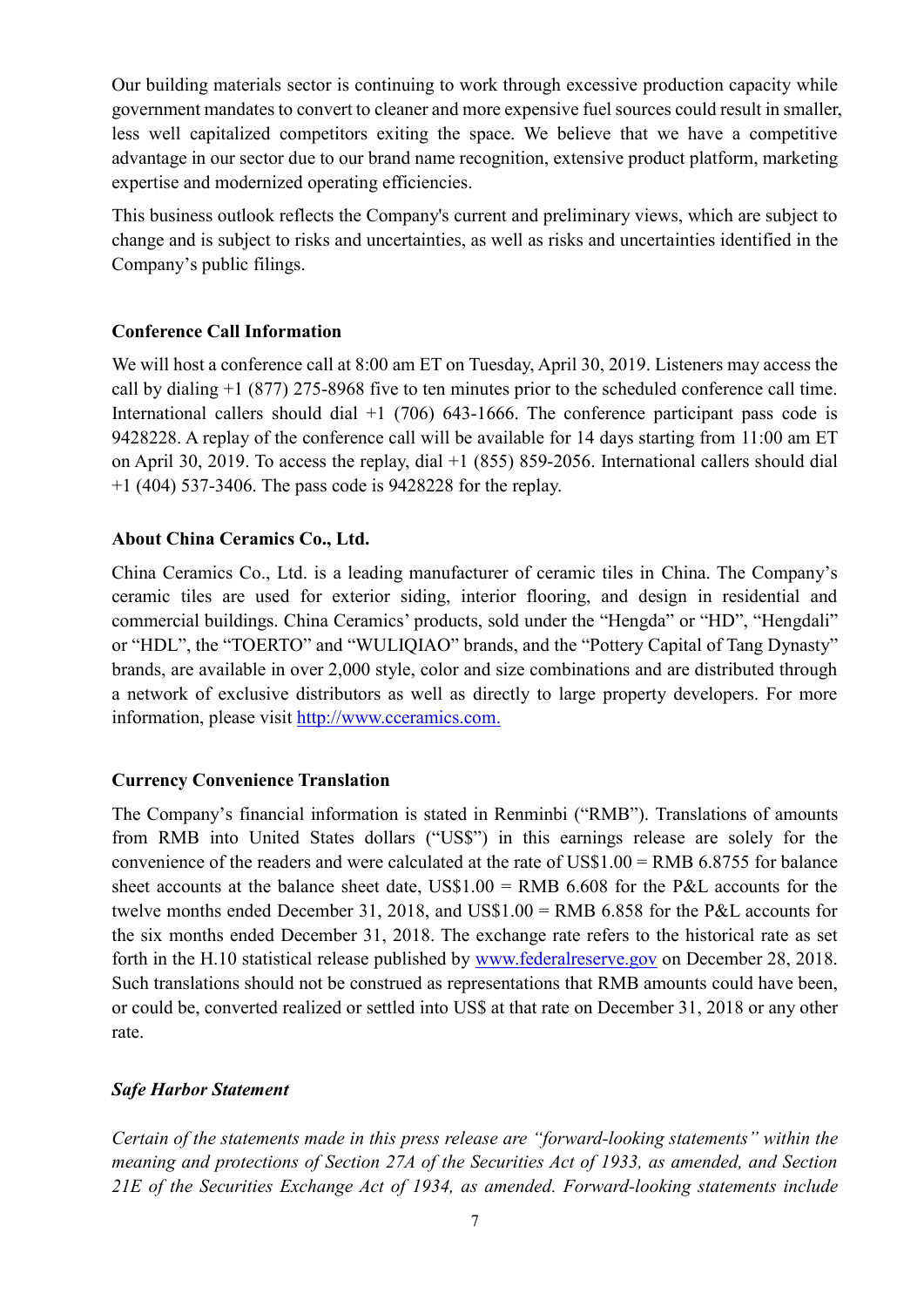*statements with respect to our beliefs, plans, objectives, goals, expectations, anticipations, assumptions, estimates, intentions, and future performance, and involve known and unknown risks, uncertainties and other factors, which may be beyond our control, and which may cause the actual results, performance, capital, ownership or achievements of the Company to be materially different from future results, performance or achievements expressed or implied by such forward-looking statements. Forward-looking statements in this press release include, without limitation, the continued stable macroeconomic environment in the PRC, the PRC real estate and construction sectors continuing to exhibit sound long-term fundamentals, our ability to bring additional capacity online going forward as our business improves, our customers continuing to adjust to our product price increases, our ability to sustain our average selling price increases and to continue to build volume in the quarters ahead, and whether our enhanced marketing efforts will help to produce wider customer acceptance of the new price points. All statements other than statements of historical fact are statements that could be forward-looking statements. You can identify these forward-looking statements through our use of words such as "may," "will," "anticipate," "assume," "should," "indicate," "would," "believe," "contemplate," "expect," "estimate," "continue," "plan," "point to," "project," "could," "intend," "target" and other similar words and expressions of the future.*

*All written or oral forward-looking statements attributable to us are expressly qualified in their entirety by this cautionary notice, including, without limitation, those risks and uncertainties described in our annual report on Form 20-F for the year ended December 31, 2017 and otherwise in our SEC reports and filings. Such reports are available upon request from the Company, or from the Securities and Exchange Commission, including through the SEC's Internet website at http://www.sec.gov. We have no obligation and do not undertake to update, revise or correct any of the forward-looking statements after the date hereof, or after the respective dates on which any such statements otherwise are made.*

#### **NON-GAAP FINANCIAL MEASURES**

This press release contains financial measures and guidance which are considered "non-GAAP" financial measures under applicable SEC rules and regulations. As described below, the Company's management believes that in order to properly understand its short-term and long-term financial trends, including period over period comparisons of the Company's operations, investors may find it useful to exclude the effect of certain charges or gains that contribute to or reduce earnings but that result from transactions or events that management believes may or may not recur with similar materiality or impact to operations in future periods. The Company generally uses such measures to facilitate management's review of the operational performance of the Company. For more detail on these measures and reconciliation of such measure to the most comparable IFRS financial measures, please refer to page 15 of this release.

#### **FINANCIAL TABLES**

# **CHINA CERAMICS CO., LTD AND ITS SUBSIDIARIES CONSOLIDATED STATEMENTS OF FINANCIAL POSITION**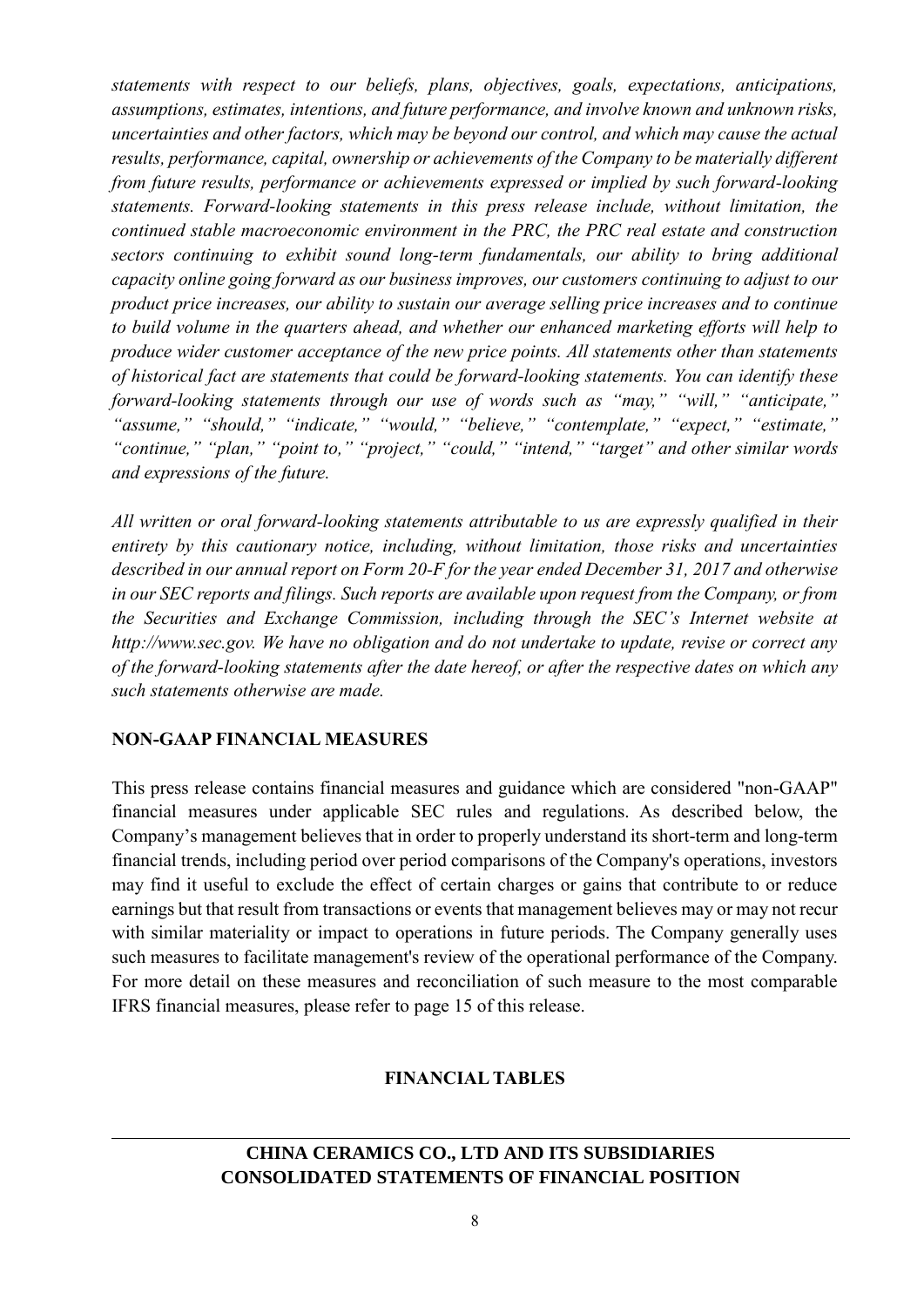|                                        | As of December 31, |                |                |  |  |
|----------------------------------------|--------------------|----------------|----------------|--|--|
|                                        |                    | 2018           | 2017           |  |  |
|                                        | <b>USD'000</b>     | <b>RMB'000</b> | <b>RMB'000</b> |  |  |
| <b>ASSETS AND LIABILITIES</b>          |                    |                |                |  |  |
| NONCURRENT ASSETS                      |                    |                |                |  |  |
| Property and equipment, net            | 7                  | 46             | 87,316         |  |  |
| Investment property, net               |                    |                | 4,994          |  |  |
| Land use rights, net                   |                    |                | 4,364          |  |  |
| Goodwill                               |                    |                |                |  |  |
| Deferred tax assets                    |                    |                | 209            |  |  |
| Long-term prepaid expense              |                    |                |                |  |  |
| Total noncurrent assets                | $\tau$             | 46             | 96,883         |  |  |
| <b>CURRENT ASSETS</b>                  |                    |                |                |  |  |
| Inventories, net                       | 18,522             | 127,346        | 191,667        |  |  |
| Trade receivables, net                 | 32,596             | 224,114        | 532,361        |  |  |
| Other receivables and prepayments      | 680                | 4,673          | 2,152          |  |  |
| Income tax refundable                  | 4                  | 27             | 27             |  |  |
| <b>Restricted Cash</b>                 | 250                | 1,719          |                |  |  |
| Cash and bank balances                 | 1,311              | 9,016          | 2,328          |  |  |
| Total current assets                   | 53,363             | 366,895        | 728,535        |  |  |
| <b>CURRENT LIABILITIES</b>             |                    |                |                |  |  |
| Trade payables                         | 3,538              | 24,329         | 61,084         |  |  |
| Accrued liabilities and other payables | 3,767              | 25,894         | 29,719         |  |  |
| Amounts owned to related parties       | 5,266              | 36,203         | 36,017         |  |  |
| Taxes payable                          | 654                | 4,497          | 3,862          |  |  |
| Total current liabilities              | 13,225             | 90,923         | 130,682        |  |  |
| NET CURRENT ASSETS                     | 40,138             | 275,972        | 597,853        |  |  |
| <b>NET ASSETS</b>                      | 40,145             | 276,018        | 694,736        |  |  |
| <b>EQUITY</b>                          |                    |                |                |  |  |
| Share capital                          | 44                 | 306            | 206            |  |  |
| Reserves                               | 40,101             | 275,712        | 694,530        |  |  |
| Total stockholders' equity             | 40,145             | 276,018        | 694,736        |  |  |

# **CHINA CERAMICS CO., LTD AND ITS SUBSIDIARIES CONSOLIDATED STATEMENTS OF COMPREHENSIVE LOSS (Unaudited)**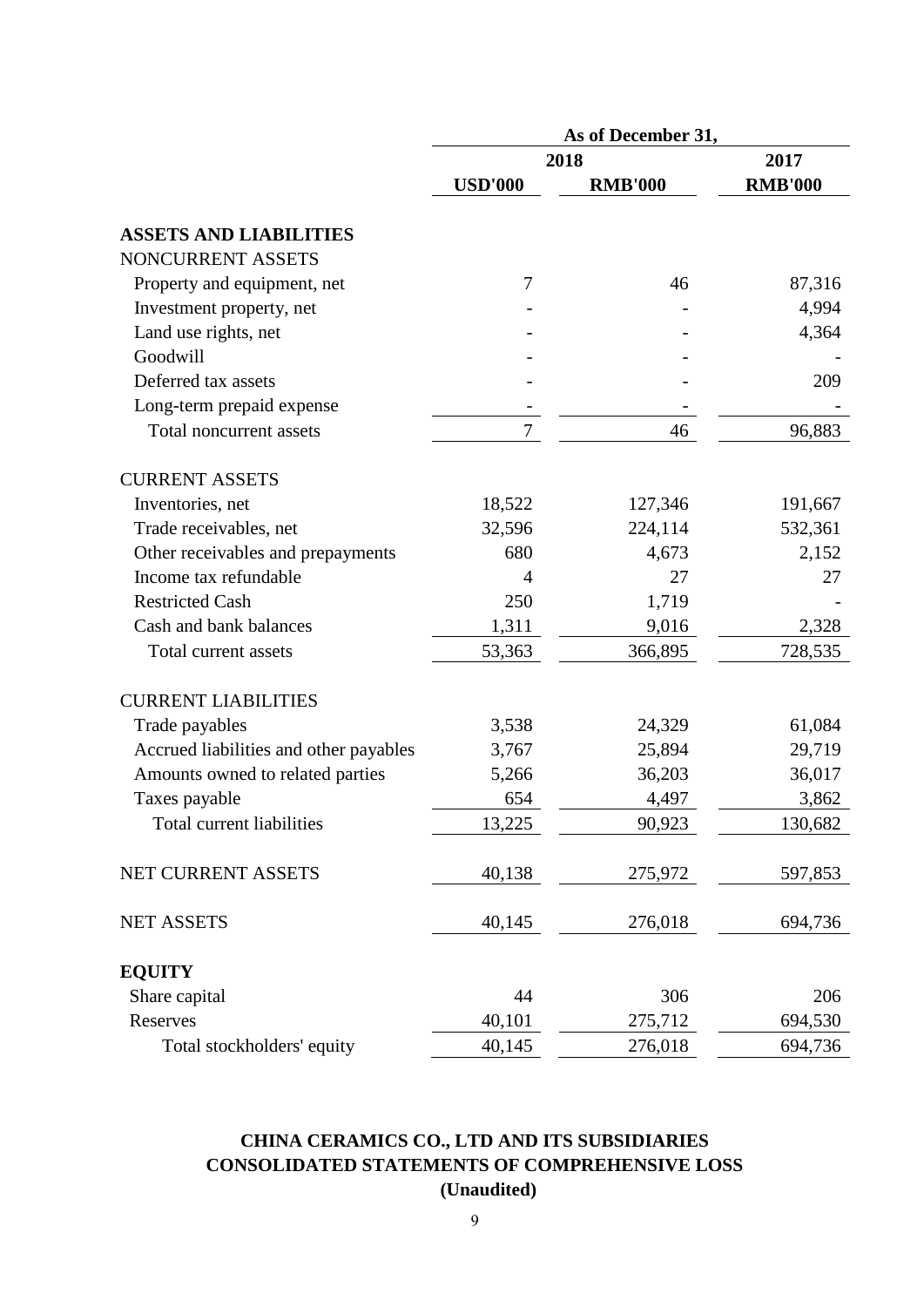|                                          |                | Six months ended December 31, |                |
|------------------------------------------|----------------|-------------------------------|----------------|
|                                          | 2018           |                               | 2017           |
|                                          | <b>USD'000</b> | <b>RMB'000</b>                | <b>RMB'000</b> |
| Net sales                                | 20,786         | 142,559                       | 485,342        |
| Cost of goods sold                       | 27,495         | 188,570                       | 427,579        |
| Gross profit (loss)                      | (6,709)        | (46, 011)                     | 57,763         |
| Other income<br>Selling and distribution | 1,101          | 7,549                         | 7,284          |
| expenses                                 | (778)          | (5, 334)                      | (6,127)        |
| Administrative expenses                  | (1,096)        | (7,516)                       | (8,232)        |
| Finance costs                            |                |                               | $\overline{4}$ |
| Bad debt expense                         | (30,628)       | (210,058)                     | (71, 565)      |
| Loss from asset devaluation              | (12, 397)      | (85,021)                      | (36,683)       |
| Other expenses                           | (25)           | (168)                         | (3,624)        |
| Loss before taxation                     | (50, 532)      | (346, 559)                    | (61, 180)      |
| Income tax (expense) credit              | (30)           | (209)                         | (21, 017)      |
| Loss attributable to shareholders        | (50, 562)      | (346,768)                     | (82, 197)      |
| Loss per share                           |                |                               |                |
| Basic (RMB)                              | (11.07)        | (75.95)                       | (24.29)        |
| Diluted (RMB)                            | (11.07)        | (75.95)                       | (24.29)        |

# **CHINA CERAMICS CO., LTD. AND ITS SUBSIDIARIES SALES VOLUME AND AVERAGE SELLING PRICE (UNAUDITED)**

|                                             | Six months ended December 31, |           |  |
|---------------------------------------------|-------------------------------|-----------|--|
|                                             | 2017                          | 2018      |  |
| Sales volume (square meters)                | 17,862,005                    | 4,993,244 |  |
| Average Selling Price (in RMB/square meter) | 27.17                         | 28.55     |  |

# **CHINA CERAMICS CO., LTD AND ITS SUBSIDIARIES CONSOLIDATED STATEMENTS OF COMPREHENSIVE LOSS**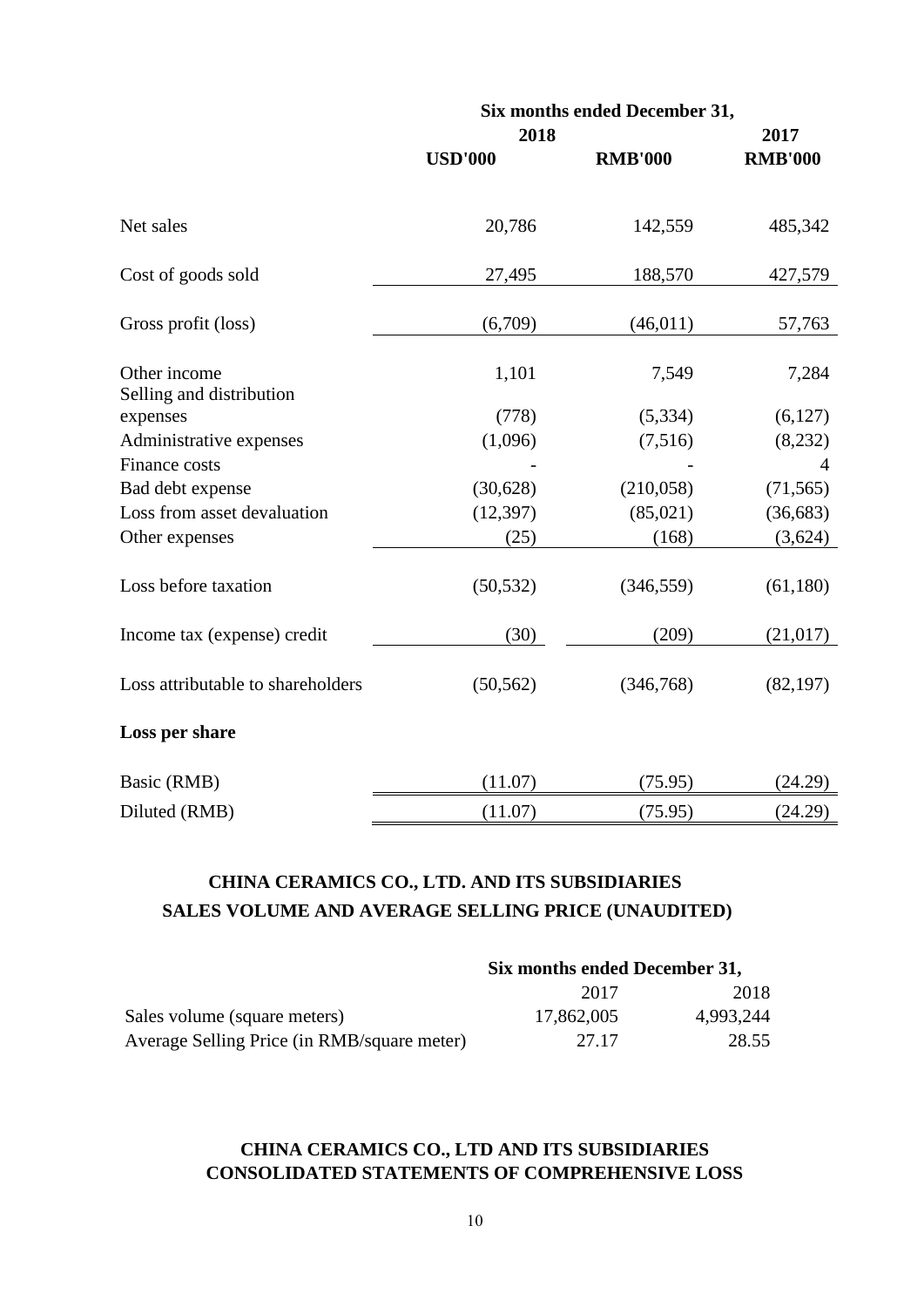|                                                                                                                                                                                                                  |                                                                                     | For the Years ended December 31,<br>2018                                                   |                                                                                                      |  |
|------------------------------------------------------------------------------------------------------------------------------------------------------------------------------------------------------------------|-------------------------------------------------------------------------------------|--------------------------------------------------------------------------------------------|------------------------------------------------------------------------------------------------------|--|
|                                                                                                                                                                                                                  | <b>USD'000</b>                                                                      | <b>RMB'000</b>                                                                             | <b>RMB'000</b>                                                                                       |  |
| <b>Net sales</b>                                                                                                                                                                                                 | 75,392                                                                              | 498,189                                                                                    | 821,792                                                                                              |  |
| Cost of goods sold                                                                                                                                                                                               | 75,568                                                                              | 499,355                                                                                    | 771,438                                                                                              |  |
| Gross profit (loss)                                                                                                                                                                                              | (176)                                                                               | (1,166)                                                                                    | 50,354                                                                                               |  |
| Other income<br>Selling and distribution expenses<br>Administrative expenses<br>Bad debt expense<br>Finance costs<br>Loss from asset devaluation<br>Other expenses<br>Loss before taxation<br>Income tax expense | 2,215<br>(1,669)<br>(2,722)<br>(47, 887)<br>(12, 866)<br>(221)<br>(63, 326)<br>(32) | 14,637<br>(11,026)<br>(17,990)<br>(316, 438)<br>(85,021)<br>(1,461)<br>(418, 465)<br>(209) | 14,253<br>(11,962)<br>(17,249)<br>(71, 565)<br>(213)<br>(36, 683)<br>(5,220)<br>(78, 285)<br>(9,741) |  |
| Loss attributable to shareholders                                                                                                                                                                                | (63,358)                                                                            | (418,674)                                                                                  | (88,026)                                                                                             |  |
| Loss per share                                                                                                                                                                                                   |                                                                                     |                                                                                            |                                                                                                      |  |
| Basic (RMB)                                                                                                                                                                                                      | (14.10)                                                                             | (93.18)                                                                                    | (26.36)                                                                                              |  |
| Diluted (RMB)                                                                                                                                                                                                    | (14.10)                                                                             | (93.18)                                                                                    | (26.36)                                                                                              |  |

# **CHINA CERAMICS CO., LTD. AND ITS SUBSIDIARIES SALES VOLUME AND AVERAGE SELLING PRICE (UNAUDITED)**

|                                             | <b>Years ended December 31,</b> |            |  |
|---------------------------------------------|---------------------------------|------------|--|
|                                             | 2017                            | 2018       |  |
|                                             |                                 |            |  |
| Sales volume (square meters)                | 31,859,801                      | 17,653,219 |  |
| Average Selling Price (in RMB/square meter) | 25.79                           | 28.22      |  |

# **CHINA CERAMICS CO., LTD AND ITS SUBSIDIARIES CONSOLIDATED STATEMENTS OF CASH FLOWS**

# **Six months ended December 31,**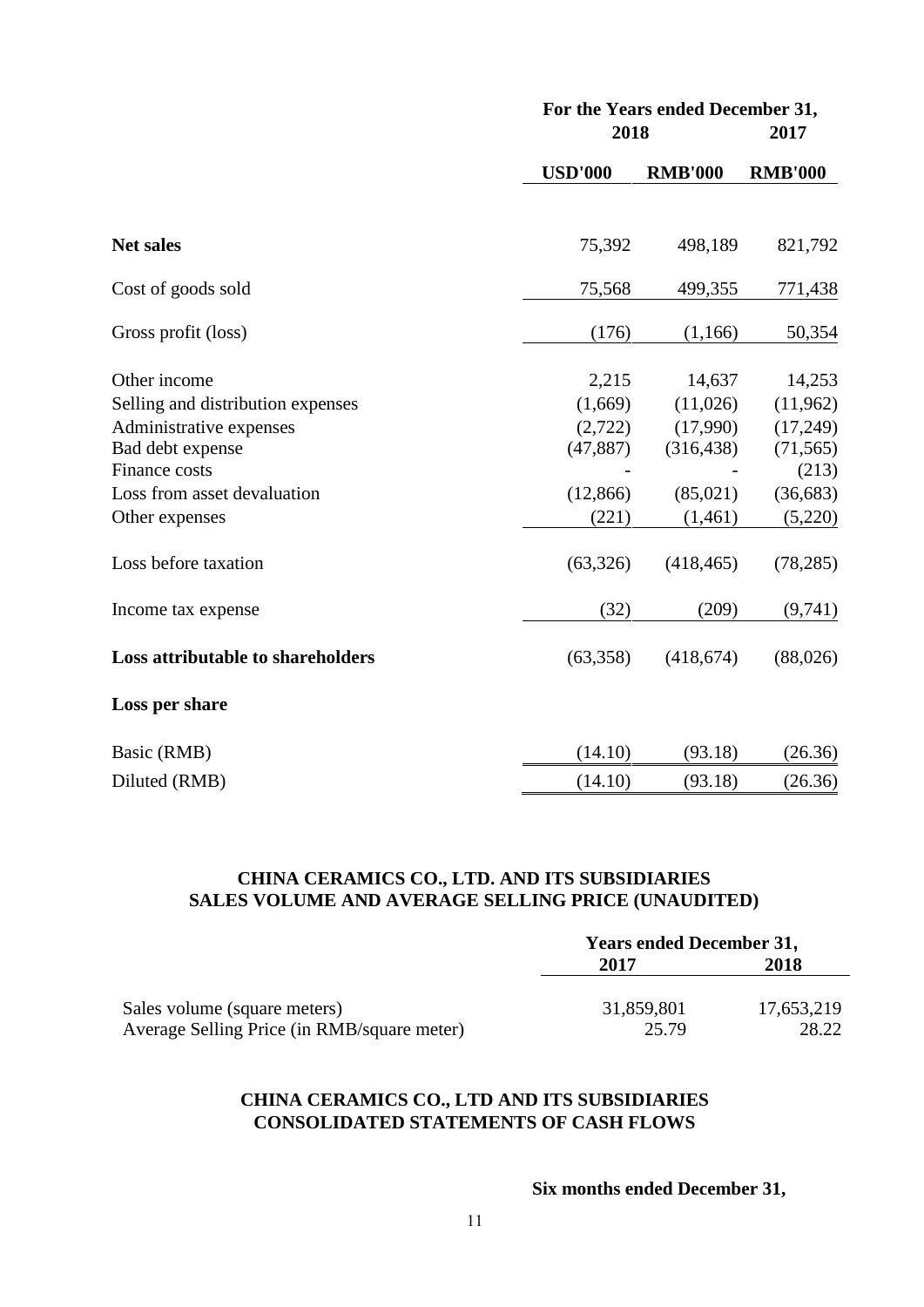|                                                                                                       | 2018           | 2017           |                |
|-------------------------------------------------------------------------------------------------------|----------------|----------------|----------------|
|                                                                                                       | <b>USD'000</b> | <b>RMB'000</b> | <b>RMB'000</b> |
| <b>CASH FLOWS FROM OPERATING</b><br><b>ACTIVITIES:</b>                                                |                |                |                |
| Loss before taxation<br>Adjustments for                                                               | (50, 531)      | (346, 559)     | (61,180)       |
| Amortization of land use rights                                                                       | 8              | 54             | 72             |
| Depreciation of property, plant and equipment<br>Gain on disposal of property, plant and<br>equipment | 838            | 5,747          | 7,173<br>(27)  |
| Bad debt provision of trade receivables                                                               | 30,628         | 210,058        | 71,565         |
| Write down of inventories                                                                             | 8,161          | 55,973         | (2,733)        |
| Impairment of non-current assets                                                                      | 12,397         | 85,021         | 36,683         |
| Share based compensation                                                                              | 47             | 321            | 294            |
| Finance costs                                                                                         |                |                | (219)          |
| Interest expense (income)                                                                             |                |                | 206            |
| Operating cash flows before working capital                                                           |                |                |                |
| changes                                                                                               | 1,548          | 10,615         | 51,834         |
| Decrease in inventories                                                                               | 61             | 421            | 6,308          |
| Decrease (Increase) in trade receivables                                                              | 6,593          | 45,219         | (40,775)       |
| Decrease in other receivables, tax receivable                                                         |                |                |                |
| and prepayments                                                                                       | 810            | 5,555          | 12,845         |
| Decrease in trade payable                                                                             | (8,391)        | (57, 549)      | (29, 891)      |
| Decrease in taxes payable                                                                             | (60)           | (412)          |                |
| Decrease in accrued liabilities, other payables                                                       |                |                |                |
| and amounts owned to related parties                                                                  | (910)          | (6,244)        | (3,939)        |
| Cash used in operations                                                                               | (349)          | (2,395)        | (3,618)        |
| Interest paid                                                                                         |                |                |                |
| Income tax paid                                                                                       |                |                |                |
| Net cash used in operating activities                                                                 | (349)          | (2,395)        | (3,618)        |
| <b>CASH FLOWS FROM INVESTING</b><br><b>ACTIVITIES:</b>                                                |                |                |                |
| Acquisition of fixed assets                                                                           |                |                | (62)           |
| Increase in restricted cash                                                                           | (250)          | (1,719)        |                |
| Net cash used in investing activities                                                                 | (250)          | (1,719)        | (62)           |
| <b>CASH FLOWS FROM FINANCING</b><br><b>ACTIVITIES:</b>                                                |                |                |                |
| Insurance of share capital for equity financing                                                       | 1,066          | 7,310          | 5,581          |
| Advance from related parties                                                                          | 27             | 186            |                |
| Net cash generated from financing activities                                                          | 1,093          | 7,496          | 5,581          |
| <b>NET INCREASE IN CASH &amp;</b>                                                                     |                |                |                |
| <b>EQUIVALENTS</b>                                                                                    | 494            | 3,382          | 1,901          |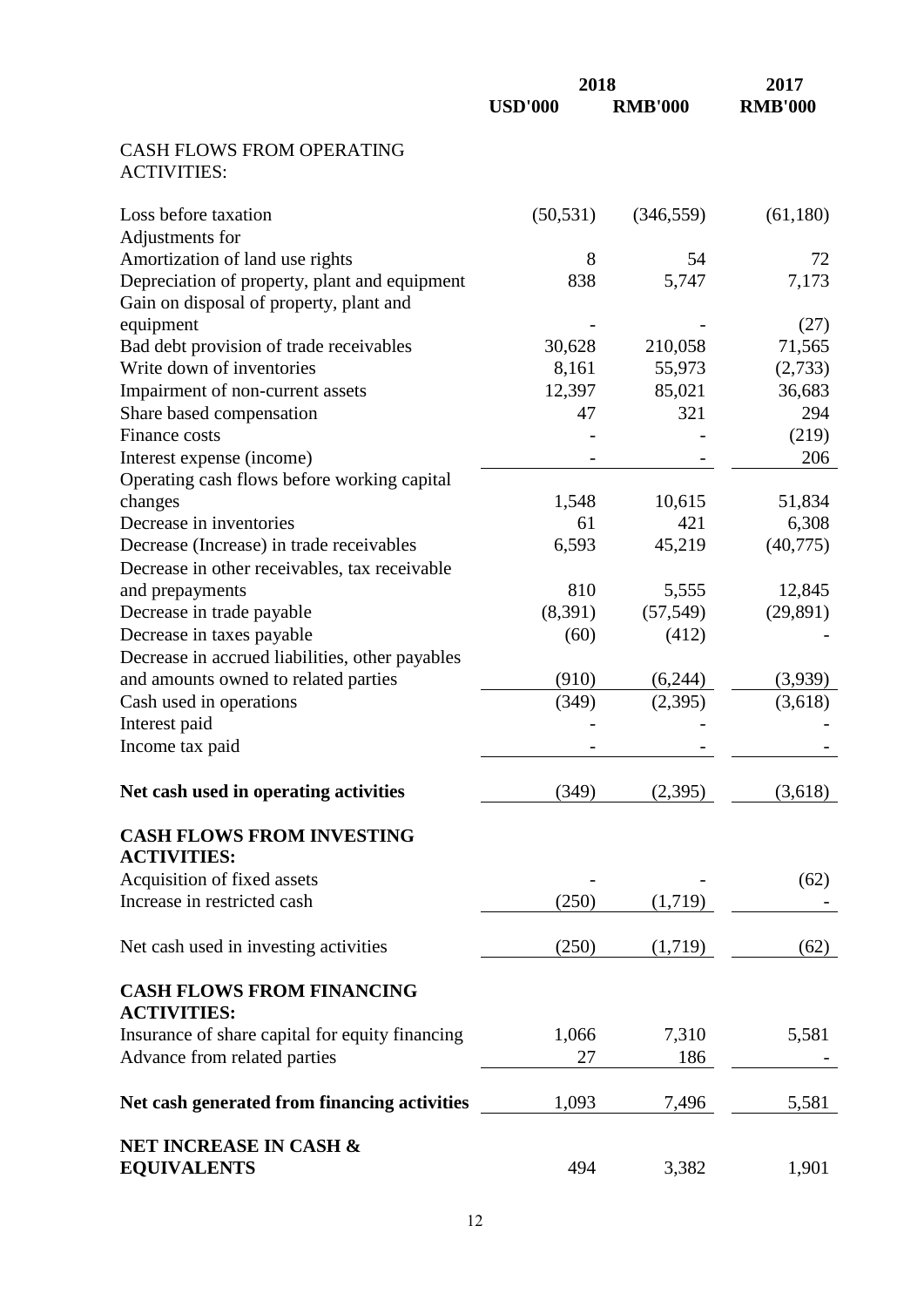| <b>CASH &amp; EQUIVALENTS, END OF</b><br><b>PERIOD</b> | 1,311 | 9.016 | 2,328 |
|--------------------------------------------------------|-------|-------|-------|
| <b>DIFFERENCES</b>                                     | (96)  | (408) | 260   |
| <b>PERIOD</b><br>EFFECT OF FOREIGN EXCHANGE RATE       | 913   | 6.042 | 167   |
| CASH & EQUIVALENTS, BEGINNING OF                       |       |       |       |

# **CHINA CERAMICS CO., LTD AND ITS SUBSIDIARIES CONSOLIDATED STATEMENTS OF CASH FLOWS**

|                                                                                                 | For the years ended December 31, |                |                |  |
|-------------------------------------------------------------------------------------------------|----------------------------------|----------------|----------------|--|
|                                                                                                 |                                  | 2017           |                |  |
|                                                                                                 | <b>USD'000</b>                   | <b>RMB'000</b> | <b>RMB'000</b> |  |
| <b>CASH FLOWS FROM OPERATING</b><br><b>ACTIVITIES:</b>                                          |                                  |                |                |  |
| Loss before taxation                                                                            | (63, 327)                        | (418, 465)     | (78, 285)      |  |
| Adjustments for                                                                                 |                                  |                |                |  |
| Amortization of land use rights                                                                 | 16                               | 108            | 143            |  |
| Depreciation of property, plant and equipment<br>(Gain) loss on disposal of property, plant and | 1,740                            | 11,500         | 15,371         |  |
| equipment                                                                                       |                                  |                | (70)           |  |
| Bad debt provision of trade receivables                                                         | 47,887                           | 316,438        | 71,565         |  |
| Write down of inventories                                                                       | 8,470                            | 55,973         | (2,733)        |  |
| Impairment of non-current assets                                                                | 12,866                           | 85,021         | 36,683         |  |
| Share based compensation                                                                        | 94                               | 619            | 294            |  |
| Interest expense (income)                                                                       |                                  |                | 206            |  |
| Operating cash flows before working capital                                                     |                                  |                |                |  |
| changes                                                                                         | 7,746                            | 51,194         | 43,174         |  |
| Decrease in inventories                                                                         | 1,263                            | 8,347          | 23,808         |  |
| Increase in trade receivables                                                                   | (3,527)                          | (23,309)       | (50, 384)      |  |
| Increase (Decrease) in other receivables, tax                                                   |                                  |                |                |  |
| receivable and prepayments                                                                      | (382)                            | (2,521)        | 12,058         |  |
| Decrease in trade payable                                                                       | (5,562)                          | (36,755)       | (23, 173)      |  |
| Increase in taxes payable                                                                       | 96                               | 635            |                |  |
| Decrease in accrued liabilities, other payables                                                 |                                  |                |                |  |
| and amounts owned to related parties                                                            | (579)                            | (3,825)        | (7,529)        |  |
| Cash used in operations                                                                         | (945)                            | (6,234)        | (2,046)        |  |
| Interest paid                                                                                   |                                  |                |                |  |
| Income tax paid                                                                                 |                                  |                |                |  |
| Net cash used in operating activities                                                           | (945)                            | (6,234)        | (2,046)        |  |
|                                                                                                 |                                  |                |                |  |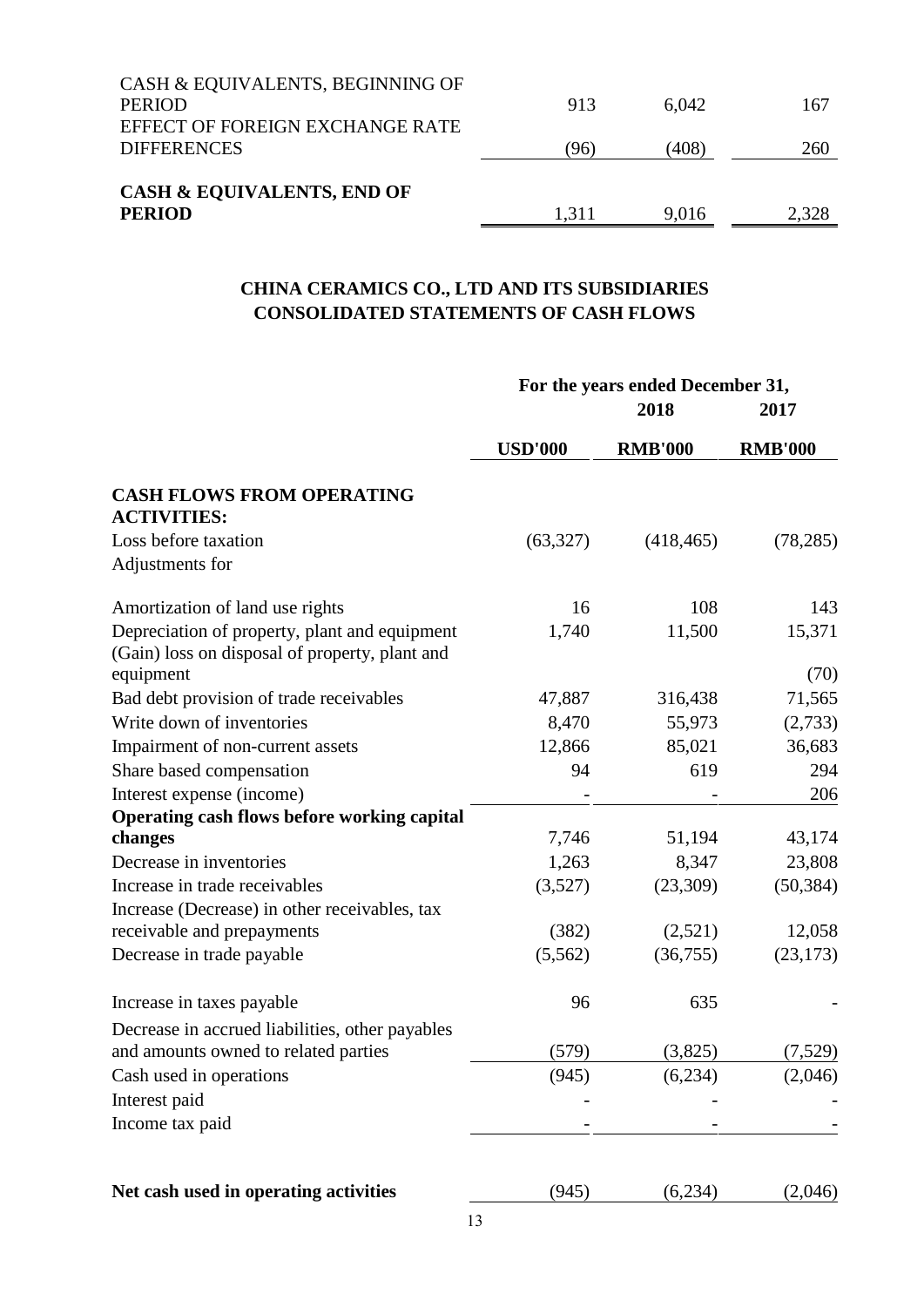| <b>CASH FLOWS FROM INVESTING</b><br><b>ACTIVITIES:</b>    |       |         |         |
|-----------------------------------------------------------|-------|---------|---------|
| Acquisition of fixed assets                               |       |         | (5,618) |
| Proceed from disposal of property, plant and<br>equipment |       |         | 70      |
| Increase in restricted cash                               | (260) | (1,719) |         |
| Net cash used in investing activities                     | (260) | (1,719) | (5,548) |
| <b>CASH FLOWS FROM FINANCING</b><br><b>ACTIVITIES:</b>    |       |         |         |
| Insurance of share capital for equity financing           | 2,310 | 15,262  | 9,537   |
| Advance from related parties                              | 28    | 186     |         |
| Net cash generated from financing activities              | 2,338 | 15,448  | 9,537   |
| <b>NET INCREASE IN CASH &amp;</b>                         |       |         |         |
| <b>EQUIVALENTS</b><br>CASH & EQUIVALENTS, BEGINNING OF    | 1,133 | 7,495   | 1,943   |
| <b>YEAR</b>                                               | 356   | 2,328   | 110     |
| EFFECT OF FOREIGN EXCHANGE RATE<br><b>DIFFERENCES</b>     | (178) | (807)   | 275     |
| <b>CASH &amp; EQUIVALENTS, END OF YEAR</b>                | 1,311 | 9,016   | 2,328   |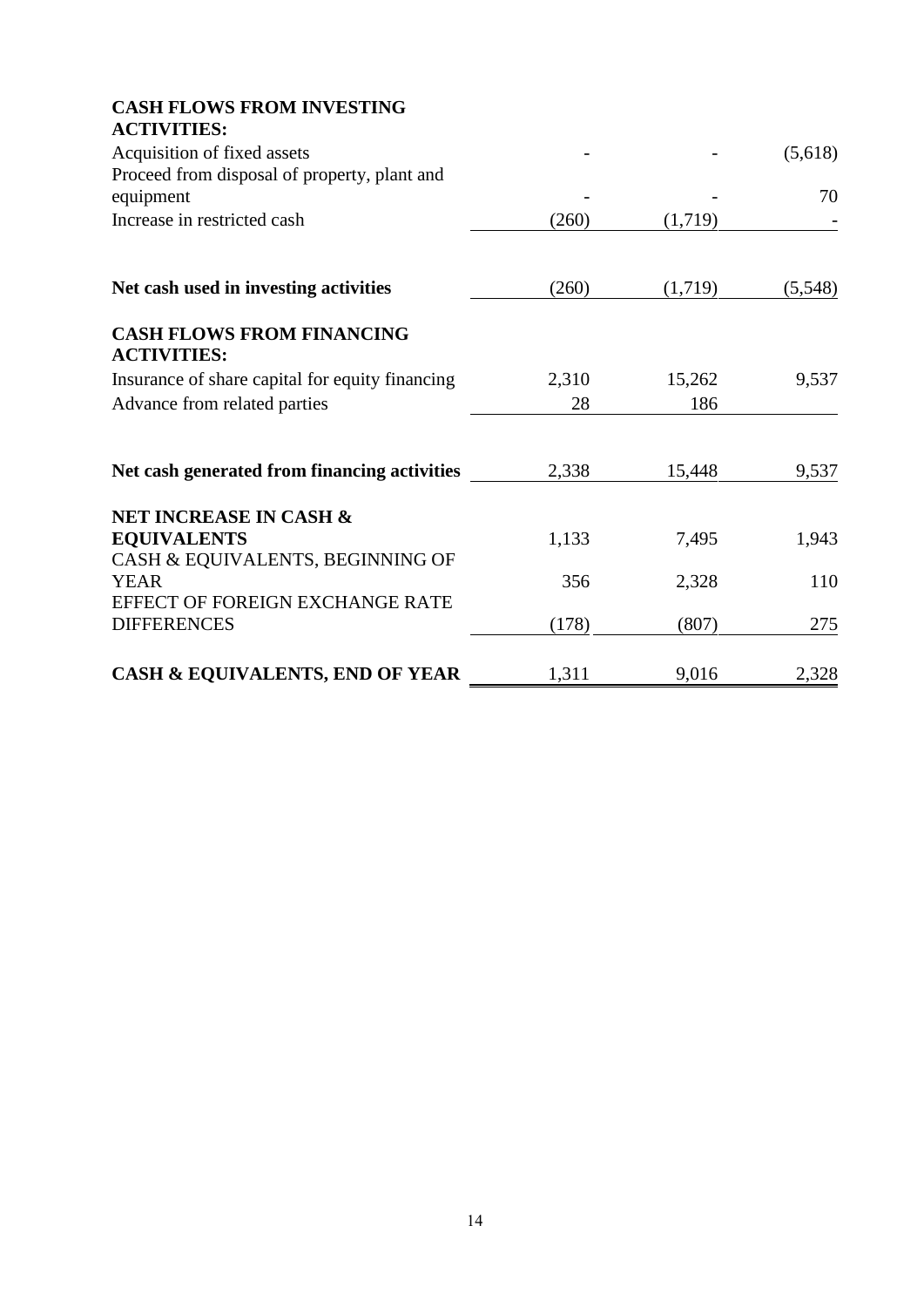#### **About Non-GAAP Financial Measures**

In addition to China Ceramics' condensed consolidation financial results under International Financial Reporting Standards ("IFRS"), the Company also provides certain non-IFRS financial measures (referred to as the "non-GAAP financial measures") for the second half and full fiscal years ending December 31, 2017 and December 31, 2018, respectively, from their comparable IFRS measures. Such non-GAAP financial measures are offered to supplement the Company's audited financial statements, this earnings release and the accompanying tables and include EBITDA and Adjusted EBITDA.

EBITDA is calculated as earnings before interest, tax, depreciation and amortization (EBITDA). Adjusted EBITDA is calculated as EBITDA less loss from asset devaluation, inventory write-down and bad debt expense. Both are measures of the Company's operating performance.

The Company uses these non-GAAP financial measures internally in analyzing its financial results and believes they are useful to investors in evaluating the Company's ongoing operational performance. In addition, the Company believes that these non-GAAP financial measures provide investors with other methods for assessing China Ceramics' operating results in a manner that is focused on the performance of its ongoing operations. Readers are cautioned not to view non-GAAP financial measures on a stand-alone basis or as a substitute for results under IFRS, or as being comparable to results reported or forecasted by other companies, and should refer to the unaudited reconciliation presented below. The Company has provided a reconciliation of these non-GAAP financial measures to the most directly comparable IFRS financial measure below as adjusted for the periods indicated:

#### **CHINA CERAMICS CO., LTD. Unaudited Reconciliation of GAAP to Non-GAAP: Net Income to EBITDA (1) Six months ended December 31, 2018 and December 31, 2017 (all figures in 000's)**

|                                       | 2018       |            | 2017       |            |
|---------------------------------------|------------|------------|------------|------------|
|                                       | <b>RMB</b> | <b>USD</b> | <b>RMB</b> | <b>USD</b> |
| Net loss                              | (346,768)  | (50, 562)  | (82, 197)  | (12, 385)  |
| Interest expense                      |            |            | 4          |            |
| Interest income                       | (36)       | (5)        | (32)       | (5)        |
| Income tax expense                    | 209        | 30         | 21,017     | 3,167      |
| Depreciation and amortization expense | 5,801      | 846        | 7,245      | 1,092      |
| <b>EBITDA</b>                         | (340, 794) | (49,691)   | (53, 963)  | (8,130)    |
| Loss from asset devaluation (2)       | 85,021     | 12,397     | 36,683     | 5,527      |
| Inventory write-down (3)              | 55,973     | 8,161      | (2,733)    | (412)      |
| Bad debt expense (4)                  | 210,058    | 30,628     | 71,565     | 10,783     |
| <b>Adjusted EBITDA</b>                | 10,258     | 1,495      | 51,552     | 7,768      |

*(1) EBITDA is defined as earnings before interest, taxes, depreciation and amortization*

*(2) Non-cash write-down of fixed assets and land use rights*